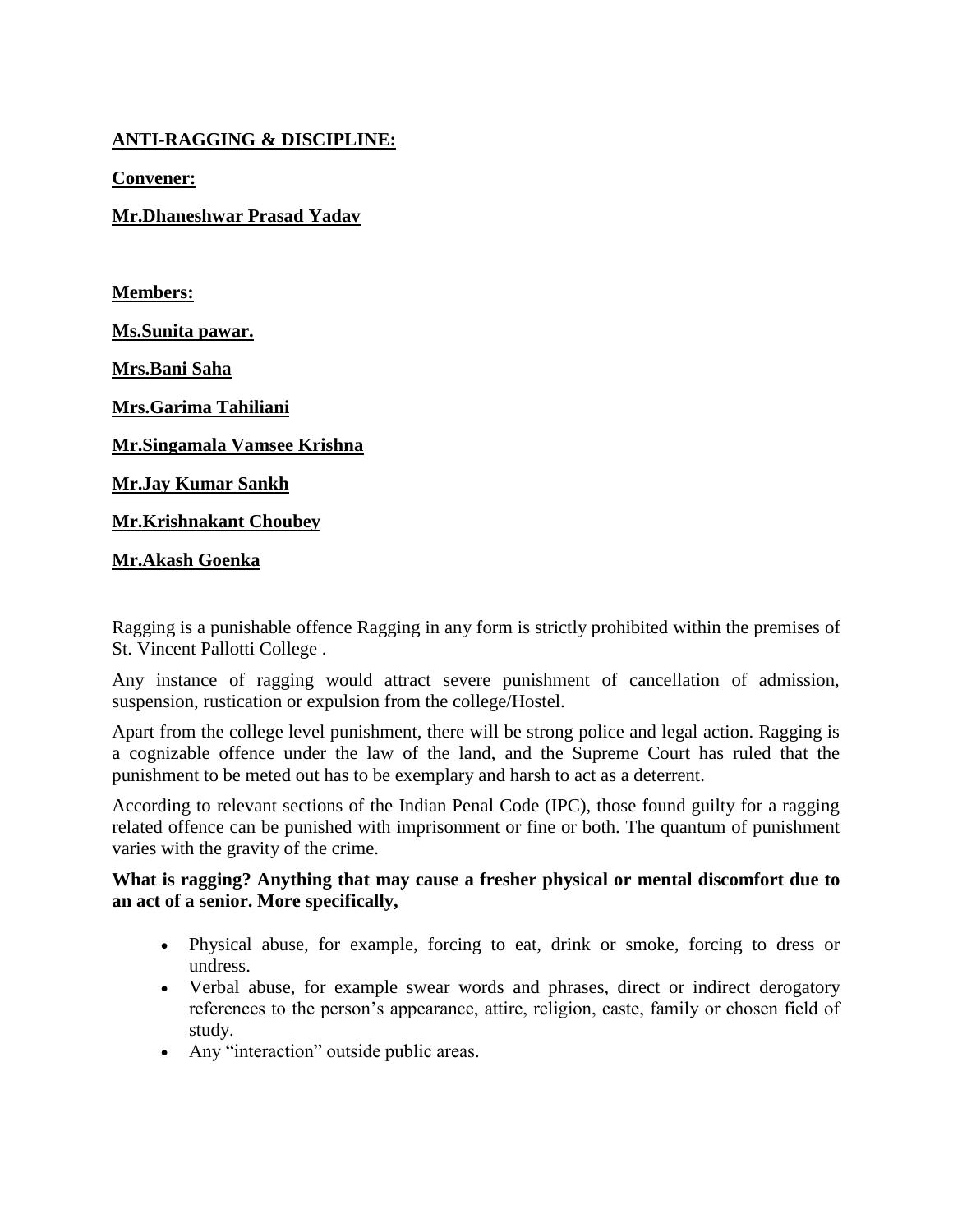- Visiting fresher's rooms during the interaction period, or inviting freshers to their rooms.
- Forcing fresher's to sing, dance or perform in any way under the guise of "talent search" or "interaction".

The Supreme Court of India has observed that enrollment in academic pursuits or a campus life should not immunize any adult citizen from the penal provisions of the laws of the land. According to the directions of the Supreme Court if any instance of ragging is brought to the notice of the administration or the faculty, it is legally binding on us to report the matter to the local police.

#### **Any act of Ragging should be reported immediately to college authority or Anti-ragging & Discipline Committee.**

### **For more details one can also visit :**

http://www.ugc.ac.in/page/Ragging-Related-Circulars.aspx

#### **DISCIPLINE**

Education should bring in moral ethical values of well being to learners. Every educator and educating institutions should strive hard to bring in the core human values in the process of learning and focus on quality approach to ensure better living with better educated countrymen. Discipline is the bridge between goals and accomplishment ensures strict rules and regulations for students on behalf of discipline committee.

#### **Vision**

"To create a safe and motivating environment in our institution and to bring professionalism among students by the inculcation of best practices"

#### **Mission**

 $\Box$  To have an optimistic approach in imparting discipline among students.

 $\Box$  To frame rules and regulations to maintain discipline in the college premises.

□ To encourage Good and Healthy Practices

### **PERSONALITY CLEAN WITH DISCIPLINE**

**The Committee is responsible to follow all the Discipline as well as to check that the 'Code of Conduct' should properly follow by each & everyone who belongs to college.**

### **Rules, Regulation and Student's Code of Conduct.**

- 1. Students must observe strict discipline in the campus behave with dignity and courtesy to the principal, faculty members, administrative staff, visitors and fellow students.
- 2. Political activities and the functioning of student's organization are strictly banned in the campus. Unofficial meetings, strikes, demonstrations, agitations, and fund collection are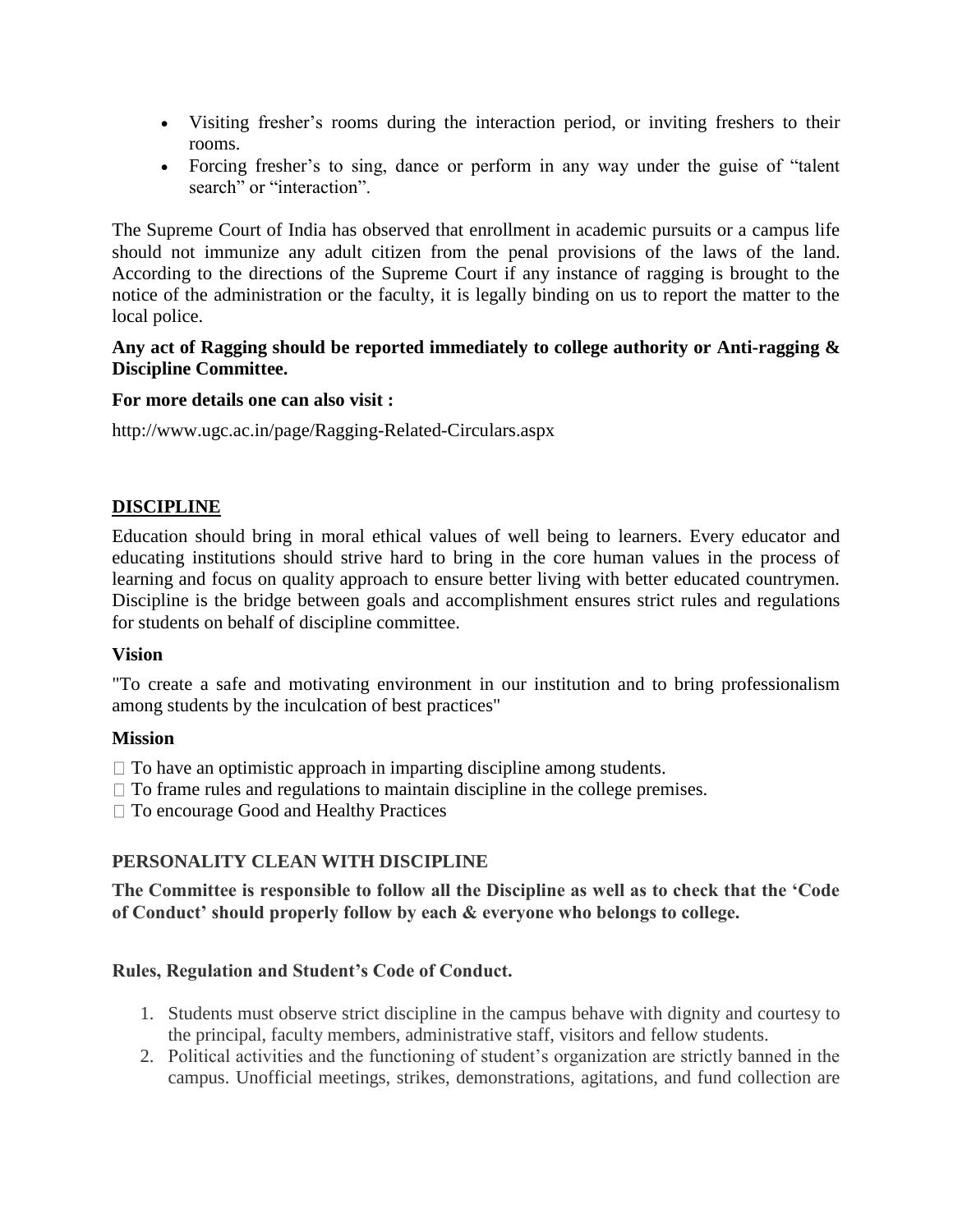strictly prohibited. Students who violate the above rules are liable to be dismissed from the college summarily.

- 3. No student shall bring in to the college campus or hostels any banner, flag, board, notice, pamphlet or other such materials for purpose of any political activity of student organizations or other organizations.
- 4. No meeting or entertainment shall be organized nor any fund collected in the college or the hostels without the permission of the Principal.
- 5. Students should not go outside the college during class hours. In the event of unavoidable necessity they should seek special permission of the Principal / Head of the Department.
- 6. Staff members/Discipline Committee shall have the powers to deny admission to students to classes/office/ labs/library/meetings/cultural programs and other programs in the case of violation of the dress code of the college.
- 7. Students shall always wear identity cards issued by the college with tag and show them as and when demanded by the Principal, teachers and office staff/ security staff.
- 8. No student shall use or keep in possession alcoholic drinks or drugs. Using/keeping of these items will lead to immediate expulsion of the student from the college and hostels.

# **PENALTIES**

### 1. **Classification of penalties**

- 1. Any breach or non-observance in any section or part thereof of any of the foregoing rules and regulation shall constitute a misconduct for which the offender shall be liable to a disciplinary action.
- 2. For the purpose of this section, misconduct is classified as either minor or Major.

# 2. **Penalty for Misconduct**

- 1. Warning or reprimand (plus surcharge where applicable, to be given, in writing always for record purposes).
- 2. Termination For persistent misconduct.

# **TIPS TO SUCCEESS IN STUDIES:**

- 1. Always remember that academics come FIRST.
- 2. Be attentive in class, note down the important things. Get back and refer books, discuss with your friends and make sure that the concepts are clearly understood and 75% of your academic work is done.
- 3. Do all your assignments in time and another 10-15% of the work is done.
- 4. Rest 10-15% will include preparations for your sessionals and end-semester exams.
- 5. You shall still have ample amount of time left. Make use of the time for your extracurricular activities.
- 6. Do listen to your seniors. But remember that NOT all that the seniors say is right.
- 7. Never have prejudice about a course or a professor, building a judgment based on what your seniors or your peers say.
- 8. It's not just the marks you score in the exams that is important but knowledge that you gain and how you apply it is what matters the most.
- 9. Do seek advice from others, bur remember that YOU are always the best judge of your abilities. So decide how much time to spend on course works and how much to the rest.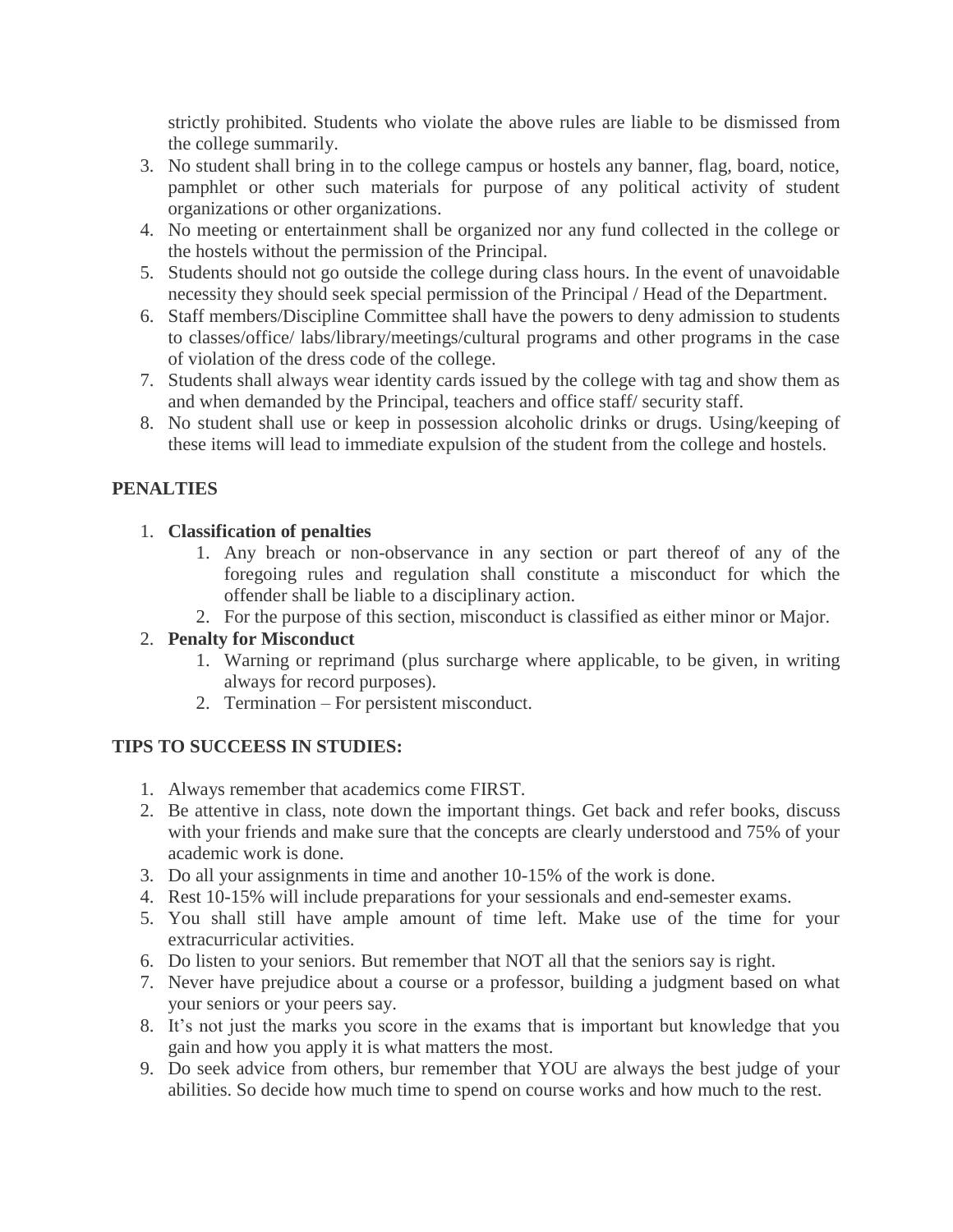- 10. Do not panic if you score low marks. Instead find out where you went wrong and correct yourself
- 11. Speak to your class in charges/faculty advisor/concerned /Professors when you are in trouble.
- 12. If you see your friends staying up all night watching movies/playing computer games, it is up to you to say no to it, and wake up fresh next day for classes. Saying no to things you consider as wrong will not harm your relationships with others. Learn to differentiate between the good and the bad. Accept the good, reject the bad.
- 13. Learn to take notes in class. Teachers usually do not go by textbooks exclusively and will illustrate concepts through examples or ideas which may be seen in a textbook. It will be necessary for you to know what is being taught, if you are concerned about learning.
- 14. Do not panic if you have difficulty comprehending the teacher during the first weeks of your stay. Make a note of the point. Often you can ask a question in class (May not be possible in a large class) so that the teacher knows that you need an explanation. In any case, check on the point with your friends later in the day.

# **POINTS ON HOW TO IMPROVE YOUR LIFE**

### **Personality:**

- 1. Don't compare your life to others'. You have no idea what their journey is all about.
- 2. Don't have negative thoughts of things you cannot control. Instead invest your energy in the positive present moment.
- 3. Don't overdo; keep your limits.
- 4. Don't take yourself so seriously ; no one else does.
- 5. Don't waste your precious energy on gossip.
- 6. Dream more while you are awake.
- 7. Envy is a waste of time. You already have all you need.
- 8. Life is too short to waste time hating anyone. Don't hate others.
- 9. No one is in charge of your happiness except you.
- 10. Smile and laugh more.
- 11. You don't have to win every argument. Agree to disagree.

# **Community:**

- 1.Call your family often.
- 2.Each day give something good to others.
- 3.Forgive everyone for everything.
- 4.Spend time with people over the age of 70 & under the age of 6.
- 5.Try to make at least three people smile each day.
- 6.What other people think of you is none of your business.